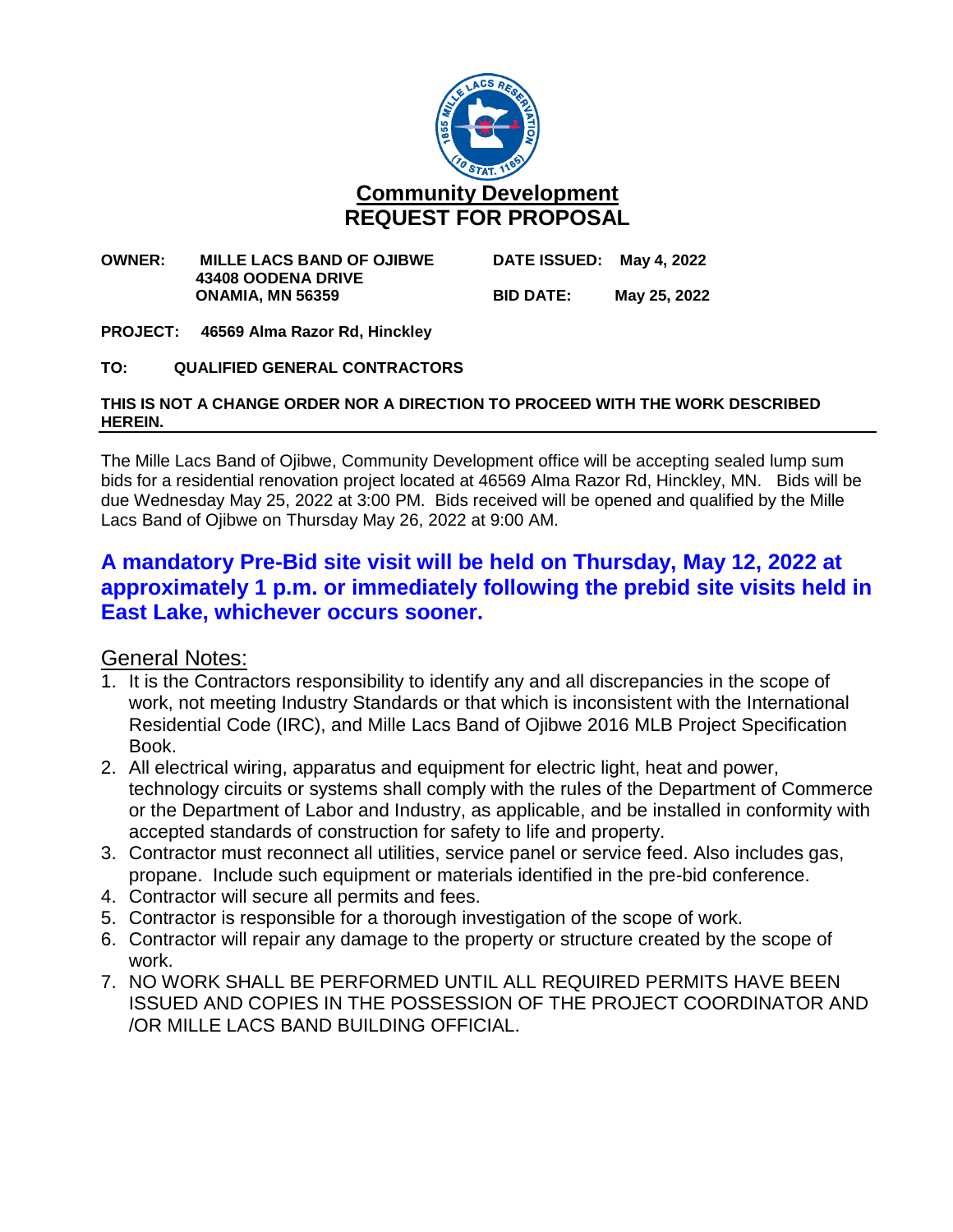**Work Scope Description:** Unless otherwise noted all work shall be completed according to the 2016 MLB Spec Book.

## **46569 Alma Razor Rd**

## **Exterior:**

- 1. Foundation excavation, floodproofing, insulation flashing, backfill as follows:
	- a. Demo front and rear decks.
	- b. Excavate around the perimeter of the foundation. Excavate to footing depth and remove backfilled materials. Include excavation width of 10' in front of the house under the existing front deck; and 10' width from rear entry door back to rear foundation wall (under planned concrete slabs).
	- c. Remove and dispose of existing fabric tucked under coil stock.
	- d. Thoroughly cleanoff exterior of the ICF forms.
	- e. Supply and install foam board insulation of same R-value and width to adhere in areas where the outside insulation has broke off the ICF forms.
	- f. Supply and install Polywall floodproofing to ICF forms. Follow manufacturer's instructions.
	- g. Supply and install 6 mil poly over the waterproofing to be tucked under new metal drip edge and coil stock.
	- h. Create 2" metal drip edge, supply and install along with coil stock per Base Metal flashing detail in the 2016 Spec Book. Coil stock shall extend 6" below grade. Metal and coil stock color: Bronze.
	- i. Provide and install a vertical stack cleanout on the highest point in the existing exterior drain tile system.
	- j. Demo the existing window well. Supply and install new window well that will extend above the final grade equip with affixed ladder.
	- k. Import clean sand fill material for backfilling per 2016 MLB Spec Book, after foundation is waterproofed. All newly backfilled materials shall be compacted to a minimum of 102%.
	- l. Contractor shall include the cost of 8 compact tests in their base bid.
	- m. Contractor is responsible for removal and export of any excess soils or fill quantities that cannot be used onsite.
	- n. Supply and install black dirt and seeding around the perimeter of foundation after final grading. Final grade shall be 6" below bottom of siding.
- 2. Demo and replace all damaged; or supply and install any missing siding, channel, louvered vents and accessories. **Supply and install new one-piece siding on all corners.** All new shall match existing.
- 3. Demo and replace all damaged; or supply and install any missing aluminum soffit and fascia covering. All new pieces shall match existing.
- 4. Demo all existing windows and replace with Spec Thermotech vinyl windows that meet egress requirements. Windows shall be tan is color. Adjust siding to fit new windows. Install j-channel and 2" brown brick mould and caulk around perimeter. Hopper windows shall be replaced with fixed units.
- 5. Supply and install all new window screens.
- 6. Pressure wash, scrub and clean all siding and exterior surfaces. This should include removal of beehives.
- 7. Remove and dispose of cable wires secured around the exterior of the house. Contractor shall caulk holes in the siding after removal with color matching caulk.
- 8. Remove and dispose of the existing dishes installed on the roof. Contractor shall caulk screw holes or repair any damage to the roof.
- 9. Demo all existing exterior light fixtures. Supply and install new Patriot Lighting dualux LED dual head motion sensor exterior fixtures model: E9201WH.
- 10. Demo and replace damaged; or supply and install missing gutter and downspout components, including leaf guards.
- 11. Contractor shall clean out all gutters.
- 12. Demo and replace damaged; or supply and install missing concrete splashpads per Spec Book. Any existing concrete splash guards shall be reset after final grade is complete.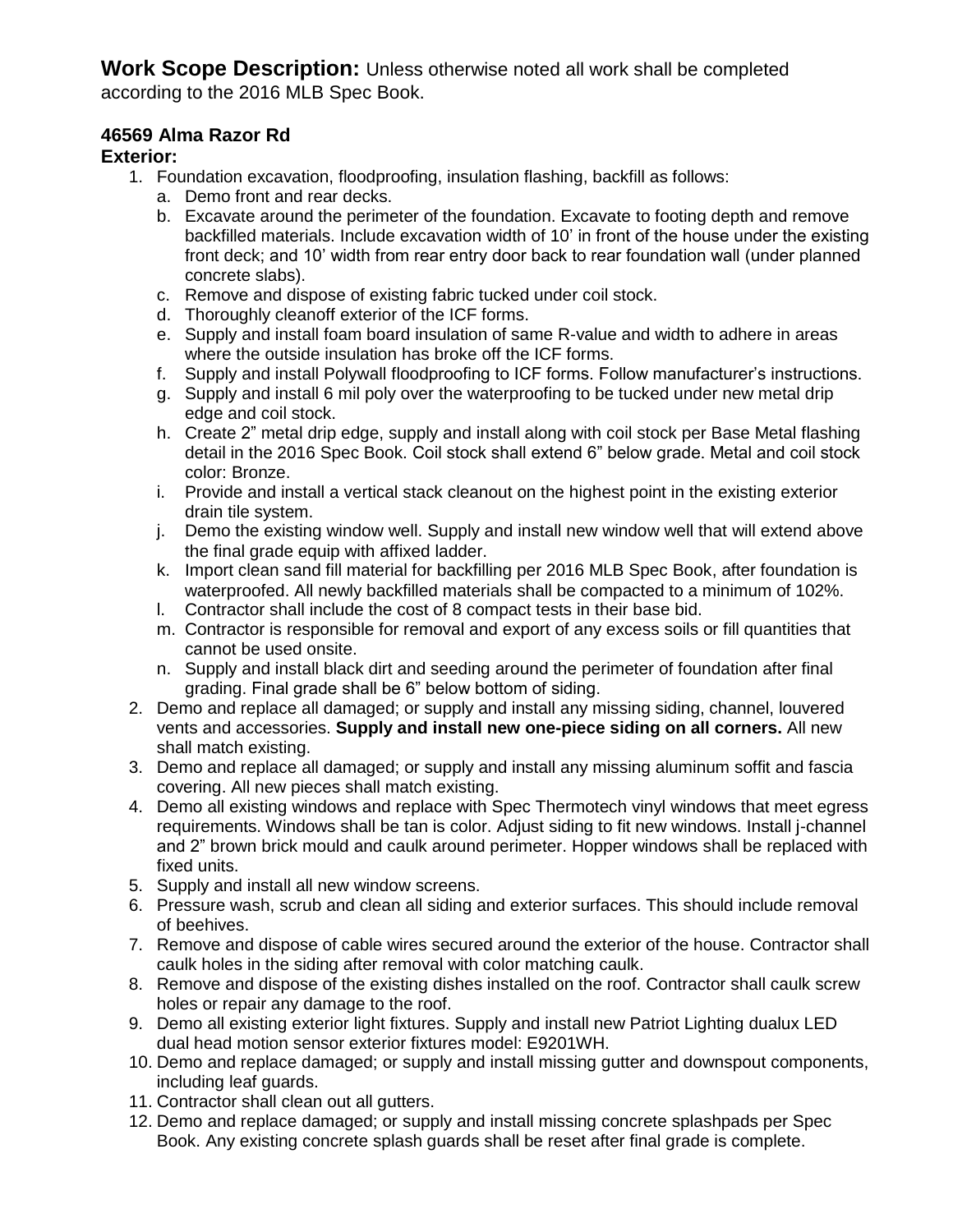- 13. Demo and replace front and rear entry doors and frames per Spec Book, include install of aluminum clad wrap and brick mould around perimeter. Door color: Desert Sand. Frame color: Bronze. Brick mould: Brown. Provide and install new lock sets to be keyed alike. Doors shall have satin chrome knobs.
- 14. Supply and install spec storm doors to front and rear entries with chain kits. Storm door color: Bronze.
- 15.Front entry patio slab. Supply and install fill and prep area to pour 8'x12' patio slab per Spec Book. Install #4 re-bar reinforcement @ 24" o.c. Install expansion joint between foundation and patio slab. Construct 4'x4' wood landing with 4'x12" step down, to be properly anchored to the concrete patio. Orient landing and steps to face the north. Supply and install black dirt and seed around perimeter of slab to help stabilize grade.
- 16.Rear patio slab. Supply and install fill and prep area to pour 8'x10' patio slab per Spec Book. Install #4 re-bar reinforcement @ 24" o.c. Install expansion joint between foundation and patio slab. Construct 4'x4' wood landing with 4'x12" step down, to be properly anchored to the concrete patio. Orient landing and steps to face the back of the house. Supply and install black dirt and seed around perimeter of slab to help stabilize grade.
- 17. Pour 4' wide sidewalk from front patio slab to the end of the existing asphalt driveway. Include expansion joints at patio slab and driveway abutments. Include rebar reinforcement per Spec Book and control joints no more than every 4'.
- 18. Supply and install any missing outlet box covers.
- 19. Clean out intake and exhaust vents.
- 20. Provide materials and labor to construct a 5'x5' concrete pad 4" thick. Supply and install AC-Guard security cage model AC GU with AC-Guard Top Bar to be anchored with ½"x 3" Red Head anchor sleeves to the 4'x4' pad.
- 21. Supply and install new Lennox 13ACX condenser, controller and lineset. New condenser shall be set on 5'x5' concrete pad.
- 22. Supply and install any missing or damaged components to ensure proper function of exterior hose bibs.
- 23. Supply and install 9-1-1 sign to be fastened to the front of the home.
- 24. Well Demo and replace well pump. Disinfect the existing well; and test for coliform bacteria and nitrates.
- 25. Demo and replace any broken; or supply and install missing septic inspection pipes or caps.

## **Interior:**

- 1. Contractor shall provide dehumidification throughout renovation to minimize swelling.
- 2. Demo and replace all smoke detectors with spec combo smoke c/o detector to meet code compliance.
- 3. Patch, texture, prime and paint all damaged interior drywall surfaces. Demo and replace any sections of drywall with heavy molding. Sand any existing drywall areas of texture or seams which do not blend-in well. Repair any noticeably damaged corners. All (new and existing) texturing to match as closely as possible. Prime all drywall with Zinsser mold killing primer. Repaint **all** drywall surfaces Dover White. When complete, the expectation is that all the paint and texturing looks as uniform as possible.
- 4. Demo and replace any damaged; or supply and install any missing, damaged or painted receptacle and switch covers.
- 5. Demo and replace all grilles, diffusers, return air covers and floor vents.
- 6. Demo and replace any existing light fixtures. Supply and install all new light fixtures per Spec Book. Demo and replace trim kits on recessed lighted in the kitchen/ dining area. Install new LED bulbs throughout.
- 7. Demo any existing flooring. Supply and install Congoleum Sunstone vinyl flooring underlayment on the main floor. Grind and prep subfloor for neat even finished appearance.
- 8. Demo any existing stair treads. Supply and install vinyl stair treads.
- 9. Demo and replace all existing baseboards. Match existing finish. Supply and install vinyl base in the bathroom and laundry rooms. Vinyl color shall be 80 Fawn.
- 10. Demo and replace all existing kitchen cabinets, countertops, sink, faucet and side sprayer. Match existing finishes and hardware.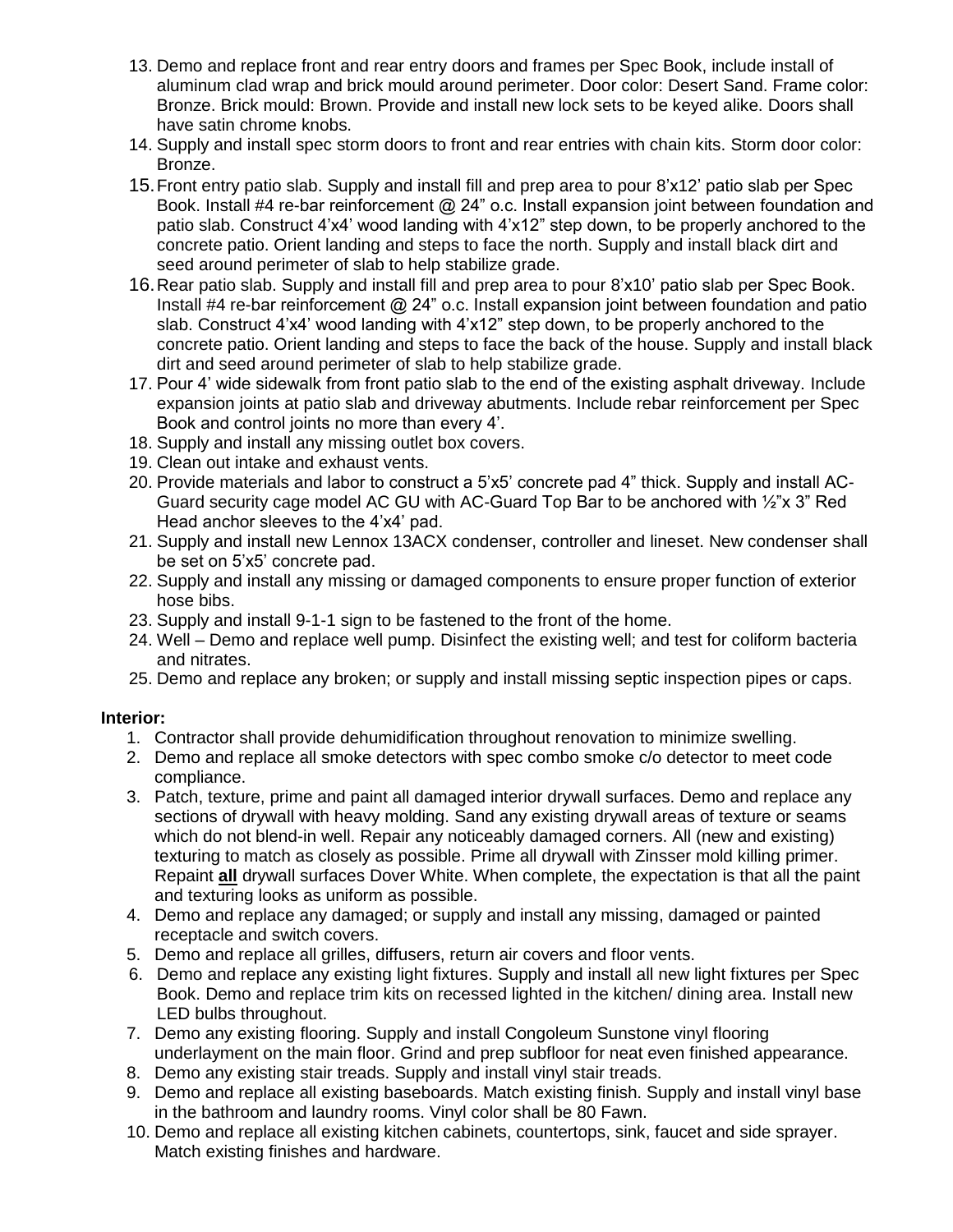- 11. Demo existing range hood. Supply and install Spec model. Include ducting to vent to the exterior and conceal.
- 12. Supply and install new Whirlpool oven model# WFC150MOJW and refrigerator model# WRT311FZDW.
- 13. Demo all window extension jambs. Supply and install materials and labor to finish all windows with sheetrock return jambs and cultured marble sill, include installation of drywall zip strips at window abutments. Finish sheetrock per interior item #2. Cultured Marble Selection: Dusty Sand 125.
- 14. Demo and replace any damaged; or supply and install any missing millwork, trim, jambs or casing not already addressed in the work scope. If existing wood is reused, it should be free of water staining, cracking and paint. Match to existing finishes.
- 15. Demo and replace stair railing and handrail.
- 16. Demo any existing; supply and install all new window blinds per Spec Book.
- 17. Demo cabinets in laundry room. Replace with wire shelving per Spec Book.
- 18. Demo any existing shelving. Supply and install wire shelving throughout per Spec Book.
- 19. Thoroughly clean all window surfaces.
- 20. Demo and replace all pre-hung interior doors, frames and hardware. Stained to match existing finishes. Hardware finish shall be satin chrome. Doors shall receive knobs.
- 21. Adjust all interior doors.
- 22. Supply and install door-stops throughout.
- 23. Bathroom:
	- a. Demo and replace bath fan with Panasonic FV-05-11VKSL2 model, vented to the exterior. Include Condensation Module FV-CSVK1
	- b. Demo and replace bath vanity and cultured marble top. Match existing finishes.
	- c. Demo and replace sink faucet.
	- d. Demo and replace toilet stool.
	- e. Thoroughly clean existing tub/ shower surround and re-caulk.
	- f. Demo and replace shower trim set.
	- g. Demo any existing; and supply and install bath accessories per Spec Book.
- 24. Basement:
	- a. Demo all existing sheetrock and existing suspended ceiling. (Note: interior walls on each side of the stairs shall have sheetrock on the side facing the stairs.)
	- b. Spray ICF forms with Concrobium or other approved mold removal product. Clean off walls per product instructions.
	- c. Coat ICF forms with an appropriate mold inhibitor.
	- d. Supply and install 6 mil poly slip sheet and seal to the forms.
	- e. Demo existing insulation around the rim joist. Replace with spray foam. Insulate to R-value of 21.
	- f. Supply and install CDX plywood on all exterior and mechanical room walls.
	- g. Supply and install drywall on the ceiling. Include construction of a chase where the ductwork hangs lower. Tape, texture and finish per interior work scope item #3.
	- h. Leave floor unfinished.
	- i. Demo egress window extension jambs and trim. Supply and install pvc trim for new extension jambs. Include spray foam after install.
- 25. Supply and install any missing or damaged ductwork.
- 26. Demo and replace furnace and A-coil.
- 27. Contractor shall supply and install new furnace thermostat model: Honeywell T6 Pro Series TH6210U2001.
- 28. Include the cost of replacing all damaged or removed electrical wiring throughout the home. Including junction boxes and all new feeds from the panel.
- 29. Include the cost of replacing all removed copper plumbing. Wherever possible, contractor shall install PEX to replace.
- 30. After making plumbing changes and repairs, contractor shall test water system for leaks and notify owner of any issues.
- 31. Insulate exposed plumbing pipes in mechanical room per Spec Book.
- 32. Demo and replace water heater.
- 33. Demo and replace well pressure tank.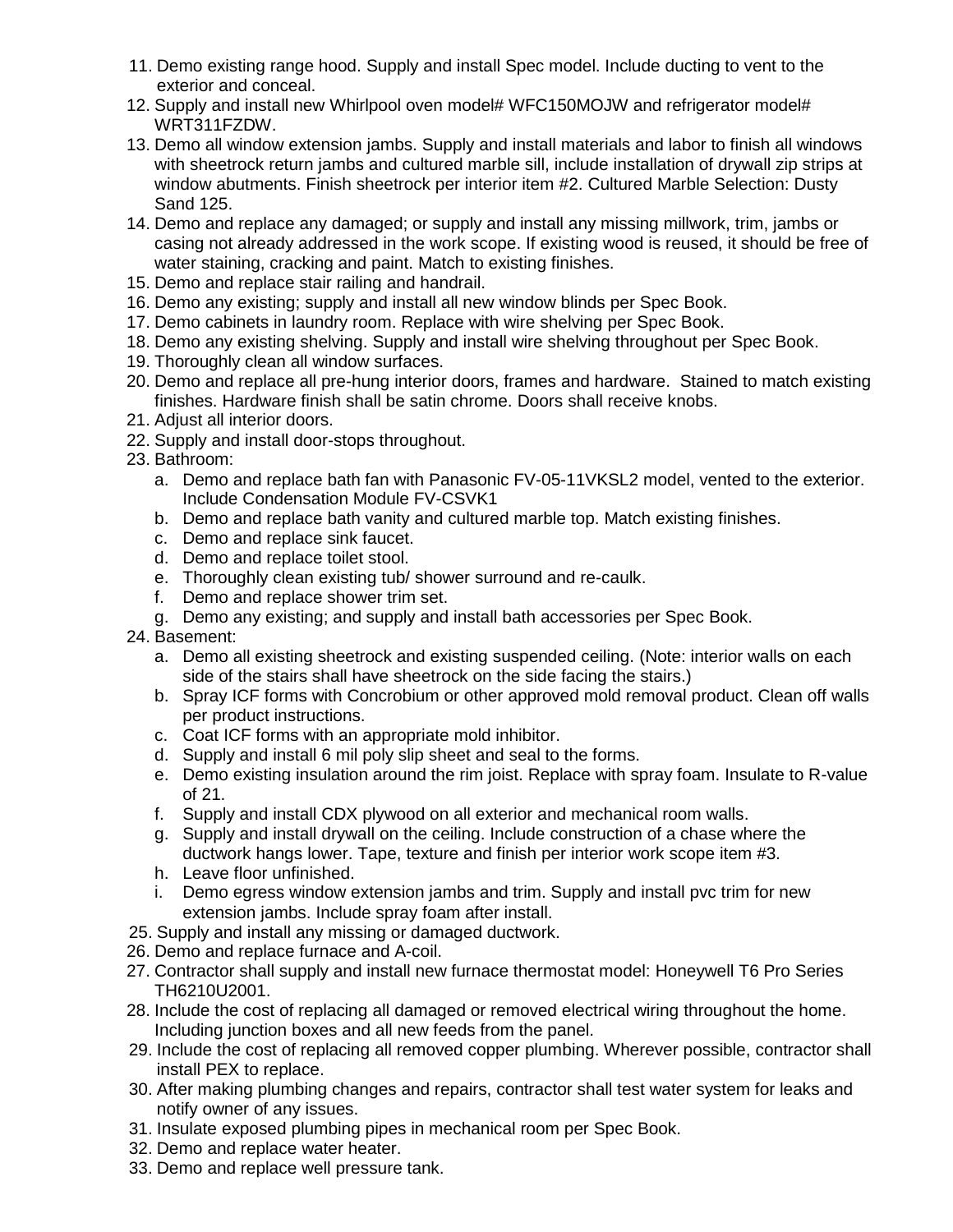- 34. Demo and replace sump pump.
- 35. Demo and replace sewage ejector pump.
- 36. Demo and replace water softener. Complete a water conditioning test and set softener hardness accordingly.
- 37. Service existing HRV unit.
- 38. Supply and install new HRV controller.
- 39. Thoroughly clean all interior surfaces.
- 40. Contractor shall have all ductwork cleaned.
- 41. Include a \$10,000 contingency allowance to be used at Owner's discretion for needed repairs discovered after the project has commenced. No work shall be compensated if it was not approved by the Owner prior to completion.
- 42. Contractor shall include 0.5% TERO tax fee in base bid. Submission of receipt for paid TERO fee is required with application for final payment.
- 43. Construction shall be permitted through the MLBO.
- 44. Housing will maintain utilities throughout construction.

*Specified Product Substitutions: All proposed product substitutions must be approved by the Project Coordinator 5 days prior to bid. Any approved substitutions, will be made available to all bidders.*

## **Contacts:**

Interested bidders shall contact either Carla Dunkley at 320-630-2495 or by email at [carla.dunkley@millelacsband.com](mailto:carla.dunkley@millelacsband.com) to be included on the bidder's list in the event that any addendums are issued for this project.

## Mobilization and Project Schedule:

- 1. The Contractor shall be capable of mobilizing his equipment, crews, and subcontractors within 30 days of a fully executed contract.
- 2. Project will be substantially complete within 180 days of fully executed contract. Weather dependent exterior items may be allowed to exceed this timeframe with prior approval of project coordinator.
- 3. General contractor expected to immediately, upon receipt of fully executed contract, source all required materials and products required for the project. Contractor must immediately notify project coordinator of items with long lead times that may impact project schedule.
- 4. Contractor shall provide means and methods for all building phases of construction.
- 5. Liquidated damages for exceeding specified timeframes will be in all contracts.

### **COMMUNITY DEVELOPMENT/PROJECT MANAGEMENT RESERVES THE RIGHT TO REJECT ANY AND ALL BIDS FOR ANY REASON.**

## **COMMUNITY DEVELOPMENT WILL, TO THE GREATEST EXTENT FEASIBLE, GIVE PREFERENCE IN THE AWARD OF CONTRACT TO INDIAN ORGANIZATIONS AND INDIAN-OWNED ECONOMIC ENTERPRISES.**

## Bidding notes:

- 1. Submit proposal in lump sum (supply and install), not to exceed amount
- 2. All Contractors (including subcontractors) must comply with Davis Bacon wage requirements.
- 3. All Contractors must provide the following along with their bid submittal:
	- a. Completed and signed MLB Community Development Construction Bid Form
	- b. Completed Schedule of Values (billing worksheet page 2)
	- c. A copy of Current MLB Vendor's License (or a copy of the submitted application)
	- d. A copy of Current Insurance Certificate
	- e. A copy of Subcontractor/Material Supplier list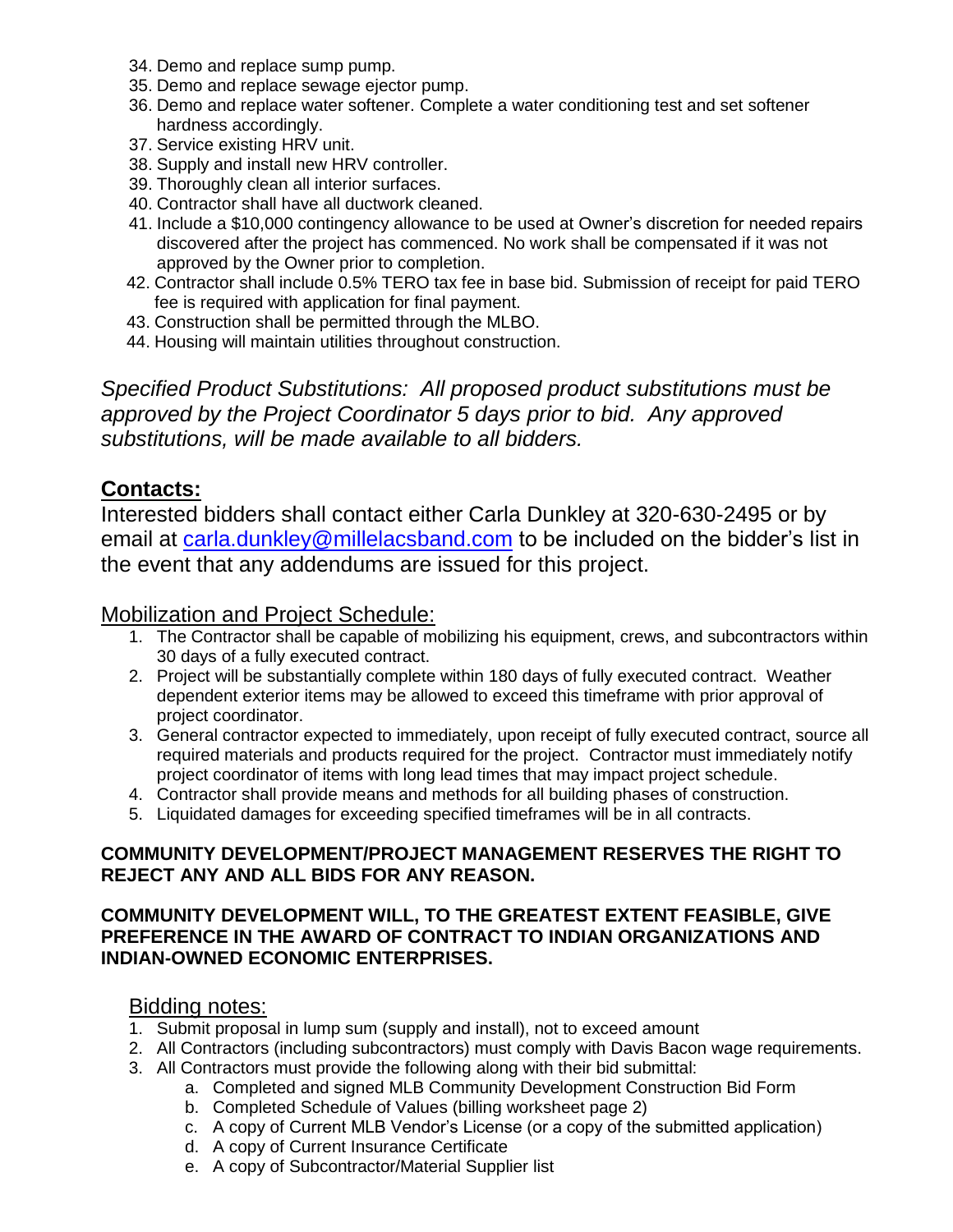- f. A copy of valid State of Minnesota Contractor's License
- g. A copy of Authorized Signature Sheet (submitted with first bid submittal)
- 4. All Contractors must comply with all Mille Lacs Band of Ojibwe American Indian Employment requirements (see 18 MLBSA § 5). Contact Lori Trail at (320) 532-4778.

## **All proposals must be mailed and labeled as follows:**

**Mille Lacs Band of Ojibwe Commissioner of Community Development Sealed bid: 46459 Alma Razor Rd PO Box 509 Onamia, MN 56359**

\*\*Please note that the bids submitted via mail to the P.O. Box. FedEx and UPS will not deliver to a P.O. Box and the Onamia post office will not accept hand delivered items. Please plan accordingly to ensure the timely receipt of your bid submittal. **Do not require delivery signature.\*\***

**\*\*The Band reserves the right to reject any bid that it is unable to collect at the Onamia post office by the bid deadline date and time, provided that the Band has made diligent and reasonable efforts to collect the bid. The Band reserves this right even in the event that the bid has been postmarked before the deadline.**

## **PROPOSALS NOT SUBMITTED IN THIS MANNER WILL BE REJECTED.**

## Licensing:

Firms must be licensed with the Mille Lacs Band of Ojibwe. A copy of this license (or the license application) must accompany each bid. Licensing process can take several weeks. If you are not currently licensed with the MLBO, please submit a copy of your license application along with your proposal. Contact Elizabeth Thornbloom at (320)532-8274 or via email at [EThornbloom@grcasinos.com](mailto:EThornbloom@grcasinos.com) with questions regarding licensing and for the license application.

### **PERMIT AND CONTRACTOR REQUIREMENTS:**

Permits: Contractors are responsible to attain all necessary permits for all work, including Mille Lacs Band of Ojibwe (MLBO) Permits. 46034 Alma Razor Rd will require a Pine County Shoreland permit, if Bid Alternate #1 is chosen for inclusion.

### **Bonding Requirements: In accordance with Mille Lacs Band Title 7 as updated in Band Ordinance 07-22. Please note that bonding requirements on Mille Lacs Band Funded Residential projects has changed.**

Band Ordinance 07-22 states the following:

For all Band funded residential construction projects, a performance bond is required for contracts in excess of \$100,000.00.